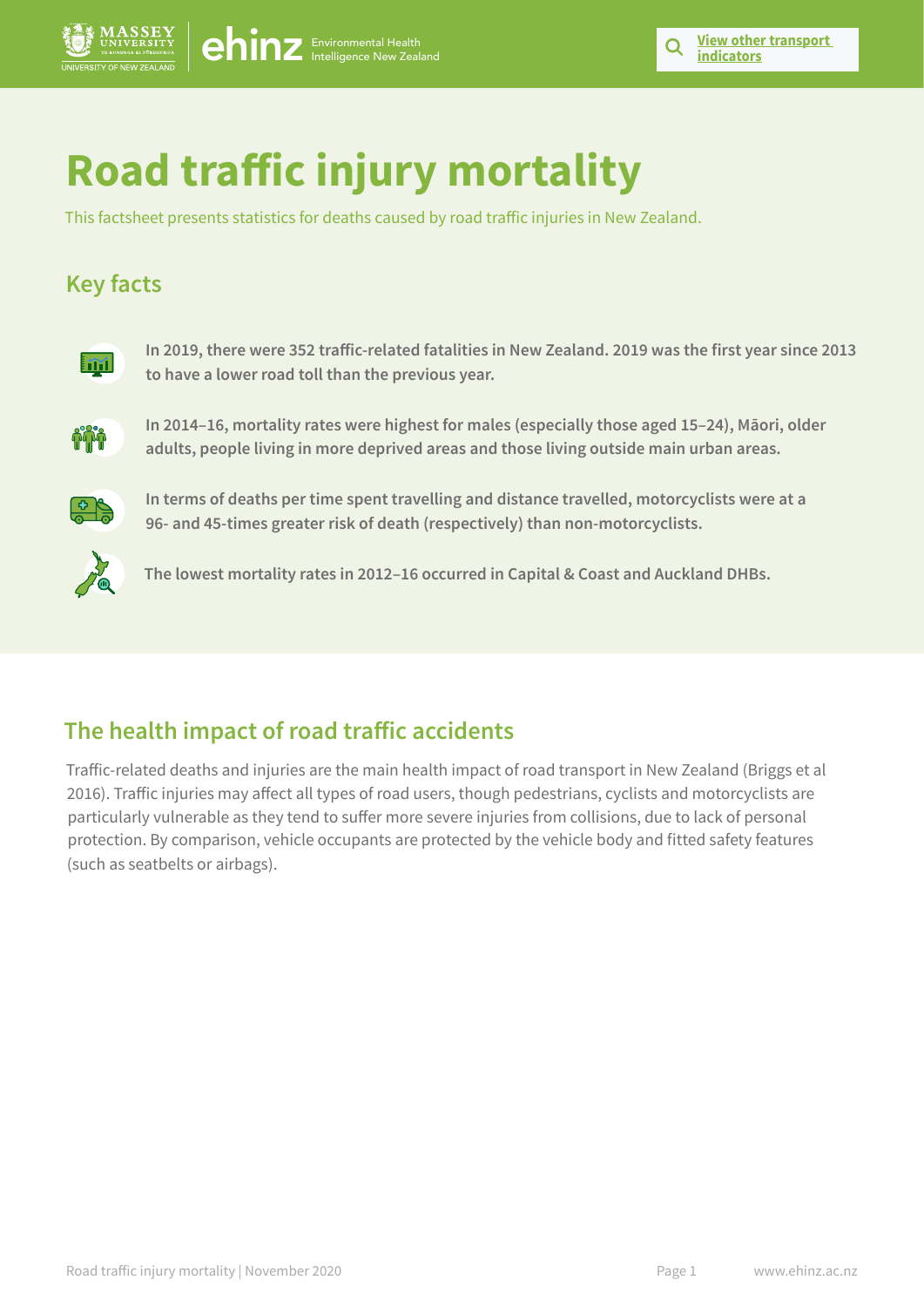# **The road toll increased steadily from 2013 to 2019**

In 2019, there were 352 road deaths due to traffic injuries (Figures 1a & 1b). The road toll decreased from 1990 (730 deaths) to 2013 (253 deaths) but increased from 2013 to 2018. 2019 was the first year since 2013 to have a lower road toll than the previous year. Most of the recent increase is due to a rise in the number of vehicle occupant deaths and to a lesser degree, an increase in motorcyclist fatalities since 2003. Among the 352 deaths in 2019, 251 were vehicle occupants (71%), 56 were motorcyclists (16%), 31 were pedestrians (9%) and 13 were cyclists (4%).



#### **Figure 1a & 1b: Annual road toll, by mode of transport, 1990–2019**

**Source:** Annual road toll (Ministry of Transport).

The increasing road toll has been linked to several major factors: an increase in alcohol consumption or being on a learner's license as a causal factor in crashes, and a regional effect associated with increasing crash rates in Auckland (Walton, Jenkins, Thoreau, Kingham & Keall, 2020) as well as an increase in kilometres travelled by vehicle (Deloitte 2017).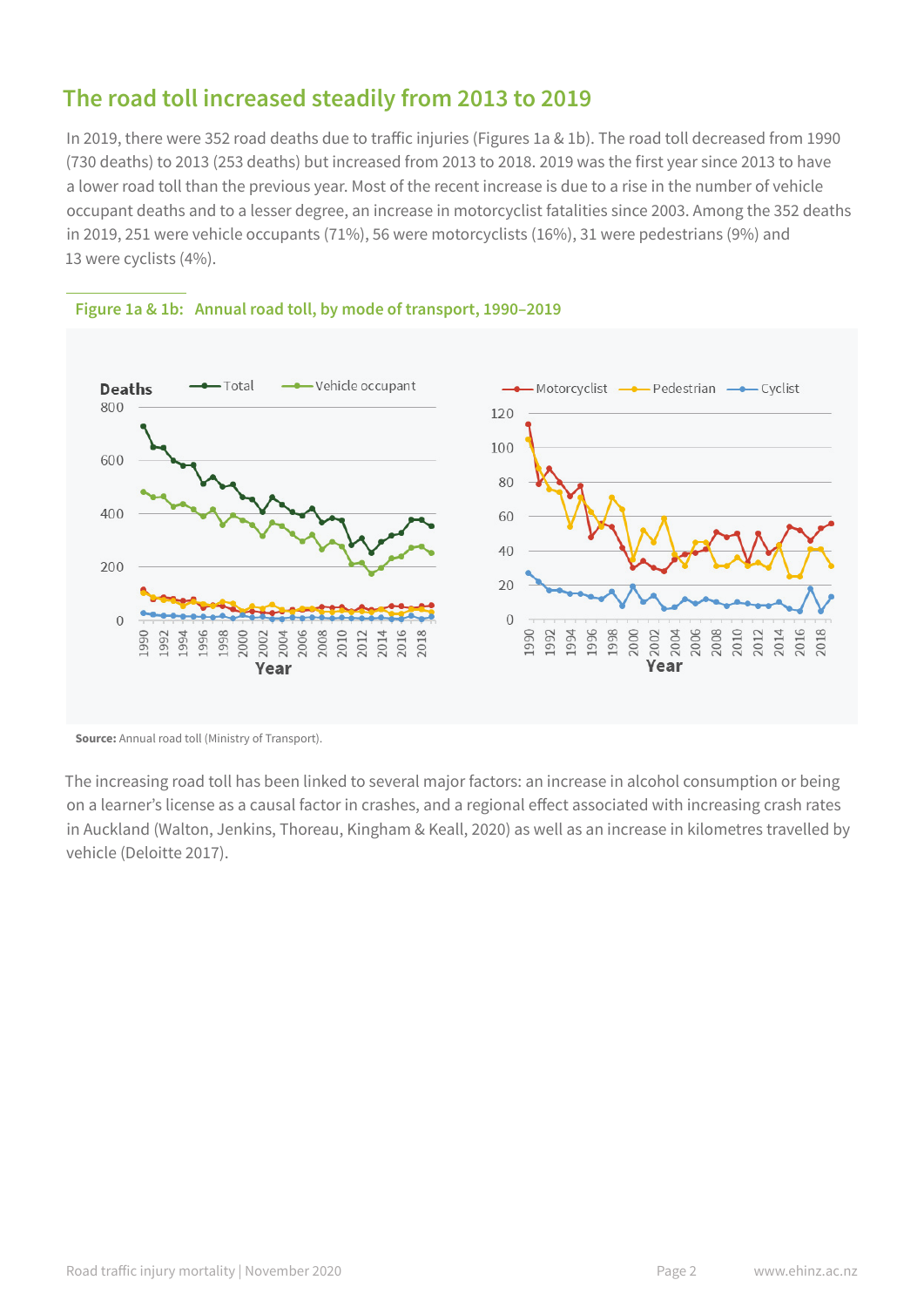# **Declining mortality rates for most road user types**

The overall road traffic injury mortality rates decreased between 2001–03 and 2014–16, as did the rates for vehicle occupants, pedestrians and cyclists, though the overall rate has increased from 2013 onwards, in line with the increasing road toll. The rate for motorcyclists initially increased, peaking in 2008–10, at which point it was significantly higher than in 2001–03. The rate in 2014–16 was no different from either the 2008–10 peak, or the 2001–03 rate.

#### **Figure 2a & 2b: Road traffic injury mortality rates, by mode of transport, 2001–03 to 2014–16**



**Source: New Zealand Mortality Collection.** 

### **Motorcyclists were most at risk of death**

Though travel by motorcycle only represents a very small proportion of the time and distance New Zealanders travel every year, the risk of fatal injury per time and distance travelled was substantially higher for motorcyclists than any other mode of transport (Table 1). Compared to non-motorcyclists, the risk was 96 times greater in terms of deaths per million hours and 45 times greater in terms of deaths per million kilometres.

#### **Table 1: Road traffic injury mortality risk by mode of transport, 2015–18**

|                               | <b>Vehicle</b><br>occupant | <b>Motorcyclist</b> | <b>Pedestrian</b> | <b>Cyclist</b> | <b>All traffic</b> |
|-------------------------------|----------------------------|---------------------|-------------------|----------------|--------------------|
| Million hours travelled       | 1232.8                     | 2.7                 | 143.2             | 21.9           | 1400.6             |
| Million kilometres travelled  | 47886.7                    | 113.2               | 666.5             | 304.2          | 48970.5            |
| Number of deaths              | 236                        | 51                  | 9                 | 33             | 328                |
| Deaths per million hours      | 0.2                        | 19.2                | 0.1               | 1.5            | 0.2                |
| Deaths per million kilometres | < 0.01                     | 0.45                | 0.01              | 0.15           | 0.01               |

**Note:** The annual average number of deaths for the four-year period 2015–2018 from the annual Road Toll was calculated based on calendar year (January–December), while the annual average time and distance travelled (from the 2015–2018 Household Travel Survey) was based on the financial year (July–June). These are the intervals for which the data is recorded in each source.

**Source:** Annual Road Toll (Ministry of Transport, 2019) and New Zealand Household Travel Survey (2015–18).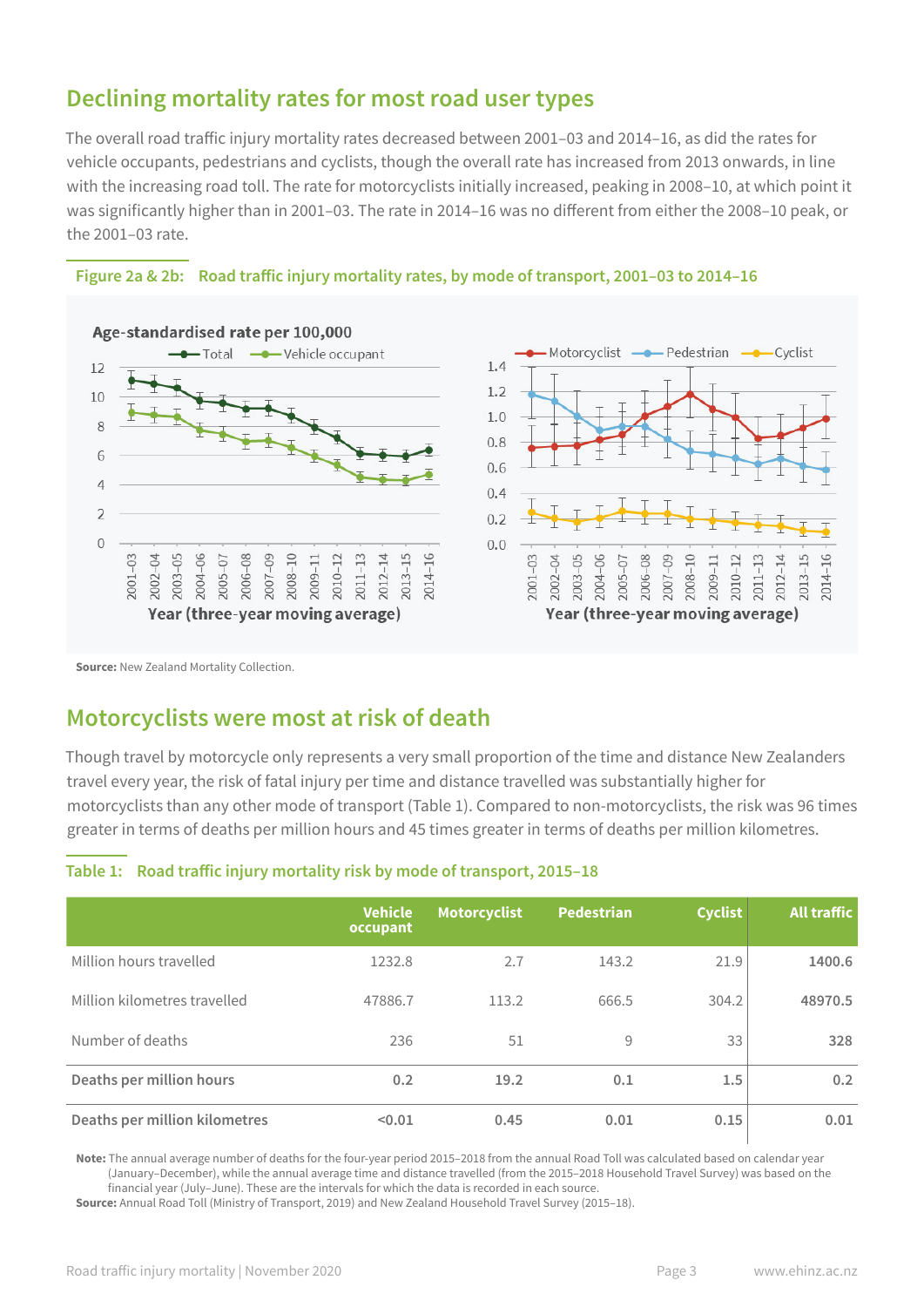### **Mortality rates for both sexes have decreased**

Despite the slight increase in overall road traffic injury mortality rates since 2013, the rates for both sexes were still lower in 2016 than they were in 2001. The mortality rate for males was consistently higher than the rate for females throughout this period - in 2016, the male mortality rate was approximately double the female rate (9.4 deaths per 100,00 vs. 4.0 deaths per 100,000).



#### **Figure 3: Road traffic injury mortality rates, by sex, 2001–16**

**Source:** New Zealand Mortality Collection.

# **The highest mortality rates were among males and all older adults**

Males aged 15–24 years old, and all adults aged 85 years and over had the highest road traffic injury mortality rates in 2014–16. For all groups between 15–74 years of age, males had significantly higher rates than females (Figure 4).



#### **Figure 4: Road traffic injury mortality rates, by age group and sex, 2014–16**

**Note: \*** = There were no deaths in this age group during this period. **Source:** New Zealand Mortality Collection.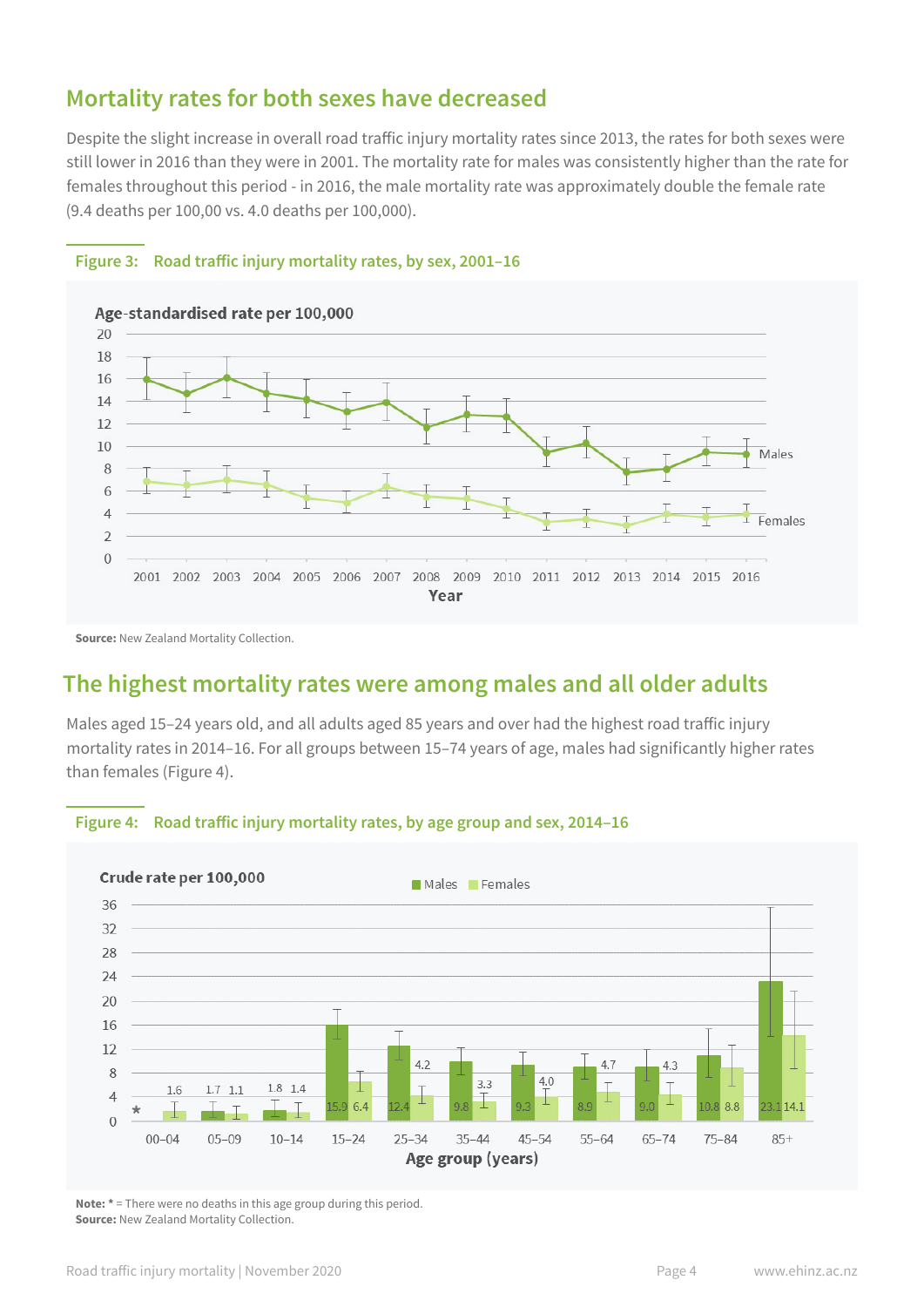# **Māori had higher traffic injury mortality rates**

In 2014–16, Māori had the highest mortality rate for traffic injuries of any ethnic group, with the rate for Māori males being especially high. The mortality rate among females was much lower than the rate for males in all ethnic groups except for Asians.



**Figure 5: Road traffic injury mortality rate, by ethnic group (prioritised), 2014–16**

**Note: \*** = Rate suppressed due to a low count of deaths (<20). **Source:** New Zealand Mortality Collection.

Though it remains high compared to other ethnicities, the overall mortality rate for Māori declined by almost half between 2001–03 and 2014–16 (Figure 6a & 6b). Pacific people were the only group whose mortality rate did not decline to a statistically significant degree during this period.

#### **Figure 6a & 6b: Road traffic injury mortality rate, by ethnic group (prioritised), 2001–03 to 2014–16**





**Source:** New Zealand Mortality Collection.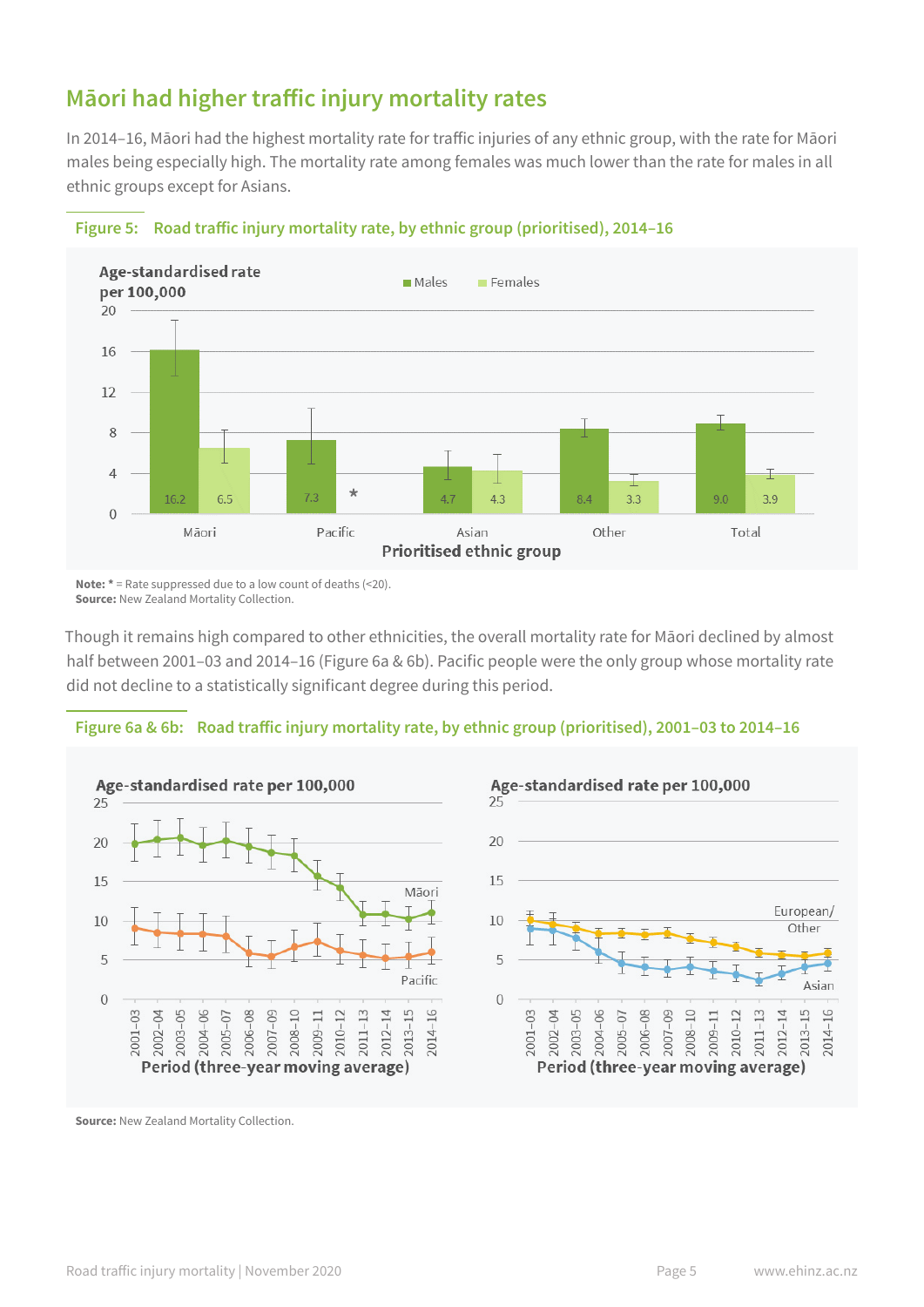# **People living in more deprived areas had higher mortality rates**

Road traffic injury mortality rates in the most deprived areas (NZDep2013 quintile 5) were much higher than those in the least deprived areas (quintile 1) in 2014–16, for both sexes (Figure 7). Standardising for age, people living in the most deprived areas were twice as likely to die as the result of a road traffic injury than those in the least deprived areas (standardised rate ratio = 2.2, 95% confidence interval 1.7–2.8).





**Source:** New Zealand Mortality Collection.

# **People living in main urban areas had lower mortality rates**

In 2014–16, people living main urban areas had much lower mortality rates for road traffic injuries than people living in rural areas (Figure 8). The rate for males was also significantly lower in secondary areas than in rural ones.





**Note:** Urban/rural classification is for 2013. Main urban areas refer to major towns and cities with a population of 30,000 or more. Secondary urban areas are smaller towns with a population of 10,000–29,999 people. Minor urban areas are towns with a population of 1,000–9,999 people. Rural areas include rural centres, and rural areas outside of these.

**Source:** New Zealand Mortality Collection.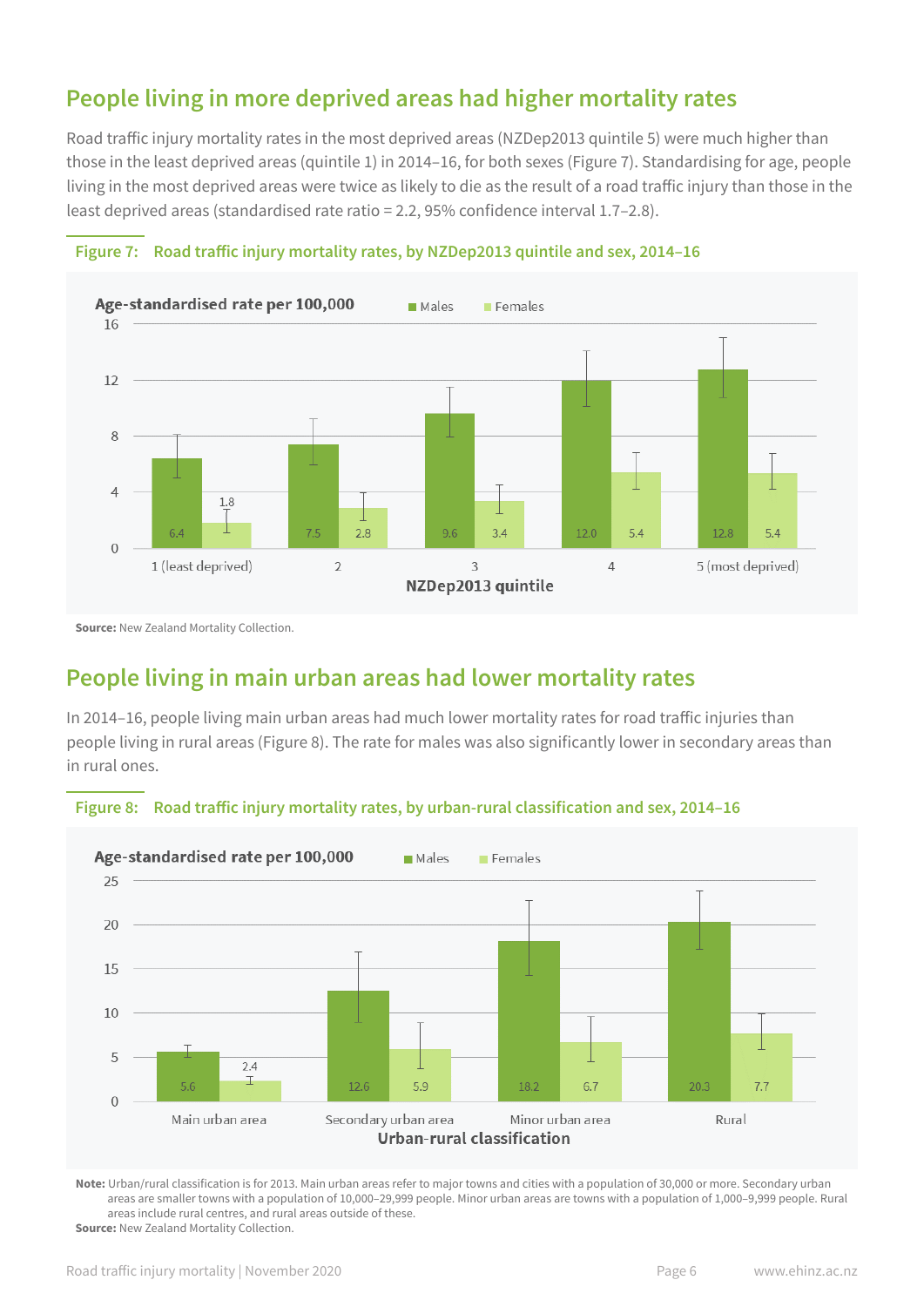# **The lowest mortality rates were in Auckland and Wellington**

In 2012–16, the lowest road traffic injury mortality rates were in the Auckland region (represented by Waitemata, Auckland and Counties Manukau District Health Boards) and the Wellington region (Capital & Coast and Hutt Valley District Health Boards).



#### **Figure 9: Road traffic injury mortality rates, by District Health Board, 2012–16**

**Source:** New Zealand Mortality Collection.

# **Mortality statistics by road user type**

In 2007–16, males had significantly higher mortality rates for all modes of transport (Figure 10). The contrast was especially strong between male and female motorcyclists.

#### **Figure 10: Road traffic injury mortality rates, by mode of transport and sex, 2007–16**



**Note:** All rates are per 100,000 persons, not per 100,000 users of the relevant mode of transport. **Source:** New Zealand Mortality Collection.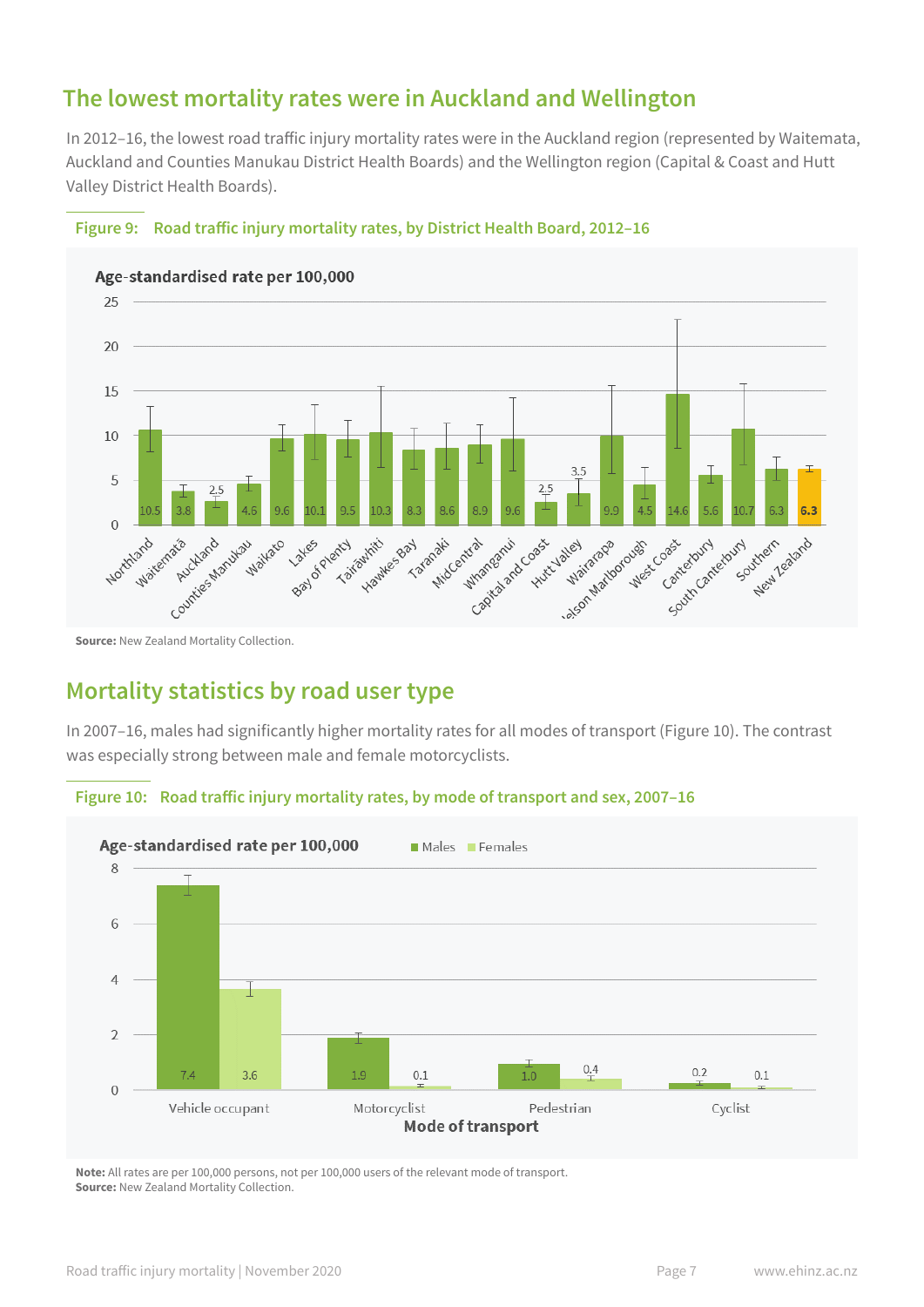Younger adults (15–24 years) and older adults (75+ years) had higher mortality rates for vehicle occupant injury. Mortality rates among pedestrians were also highest in older adults. By contrast, motorcyclists had higher mortality rates in the middle years, with younger and older adults having generally lower rates. Rates for cyclists did not differ between age groups (Figure 11).





Note: \* = rates suppressed due to a low count of deaths (<5). All rates are per 100,000 persons, not per 100,000 users of the relevant mode of transport. **Source: New Zealand Mortality Collection.** 

Māori had higher mortality rates than non-Māori for all modes of transport except for cycling (Figure 12). The contrast was particularly strong among vehicle occupants, where the Māori rate was more than double the non-Māori rate.





**Note: \*** = Rates suppressed due to a low count of deaths (<20). All rates are per 100,000 persons, not per 100,000 users of the relevant mode of transport. **Source:** New Zealand Mortality Collection.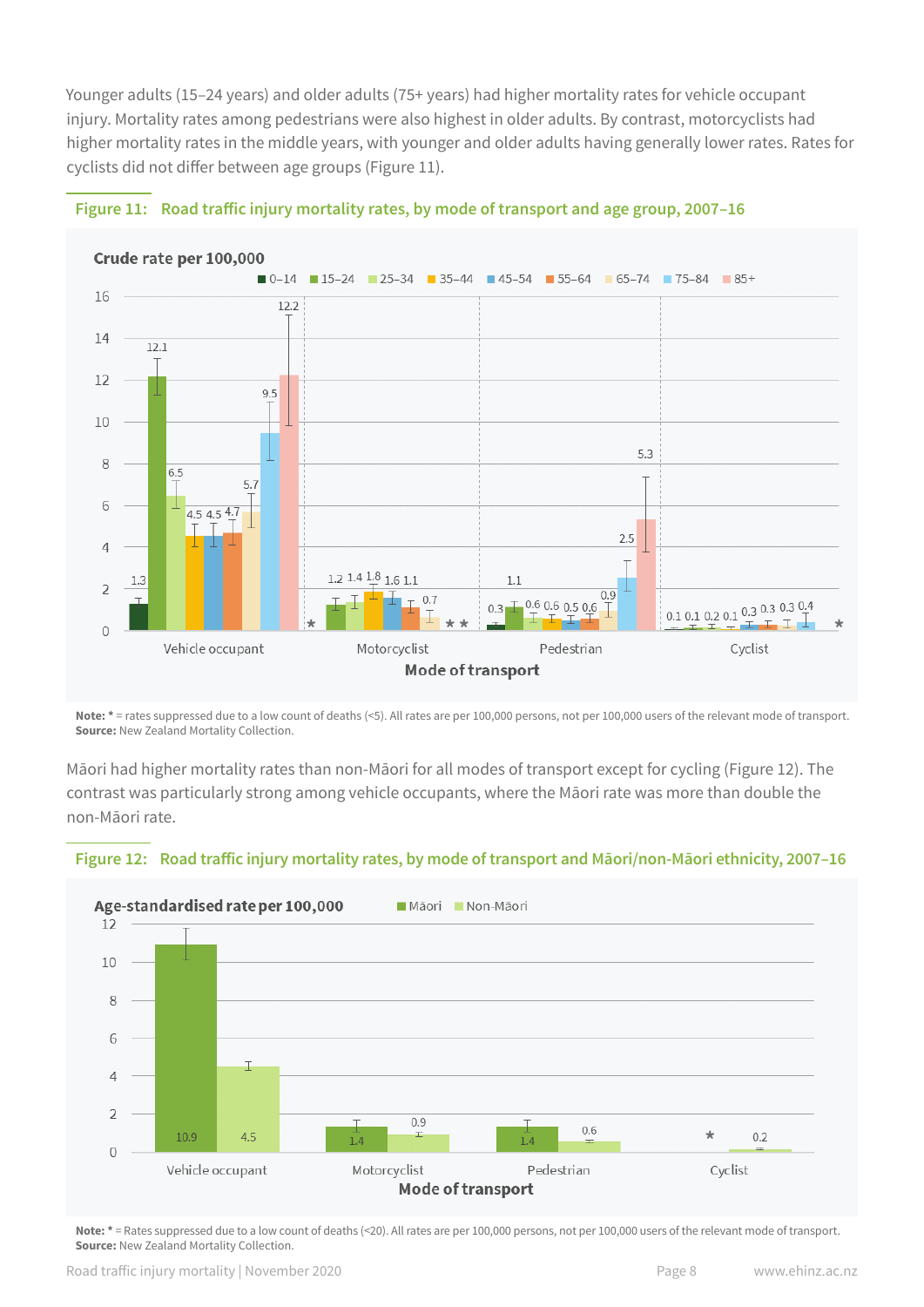In 2007–16, the mortality rates for vehicle occupants increased with socioeconomic deprivation, with the most deprived quintiles having higher rates than the least deprived. Motorcyclist mortality was also higher in the most deprived areas, in contrast to the rate in the least deprived. Pedestrian mortality rates were broadly similar across all quintiles (Figure 13).



#### **Figure 13: Road traffic injury mortality rates, by mode of transport and NZDep2013 quintile, 2007–2016**

**Note:** The age-standardised mortality rates for cyclists have been excluded from this graph as there were few deaths in every quintile. All rates are per 100,000 persons, not per 100,000 users of the relevant mode of transport. **Source:** New Zealand Mortality Collection.

The mortality rates for all transport types were lowest in main urban areas (Figure 14).





**Note:** The mortality rates for cyclists have been excluded from this graph as there were fewer than 20 deaths in most categories. Only main urban areas had enough cyclist deaths to calculate an age-standardised rate (0.1 per 100,000). All rates are per 100,000 persons, not per 100,000 users of the relevant mode of transport.

**Source:** New Zealand Mortality Collection.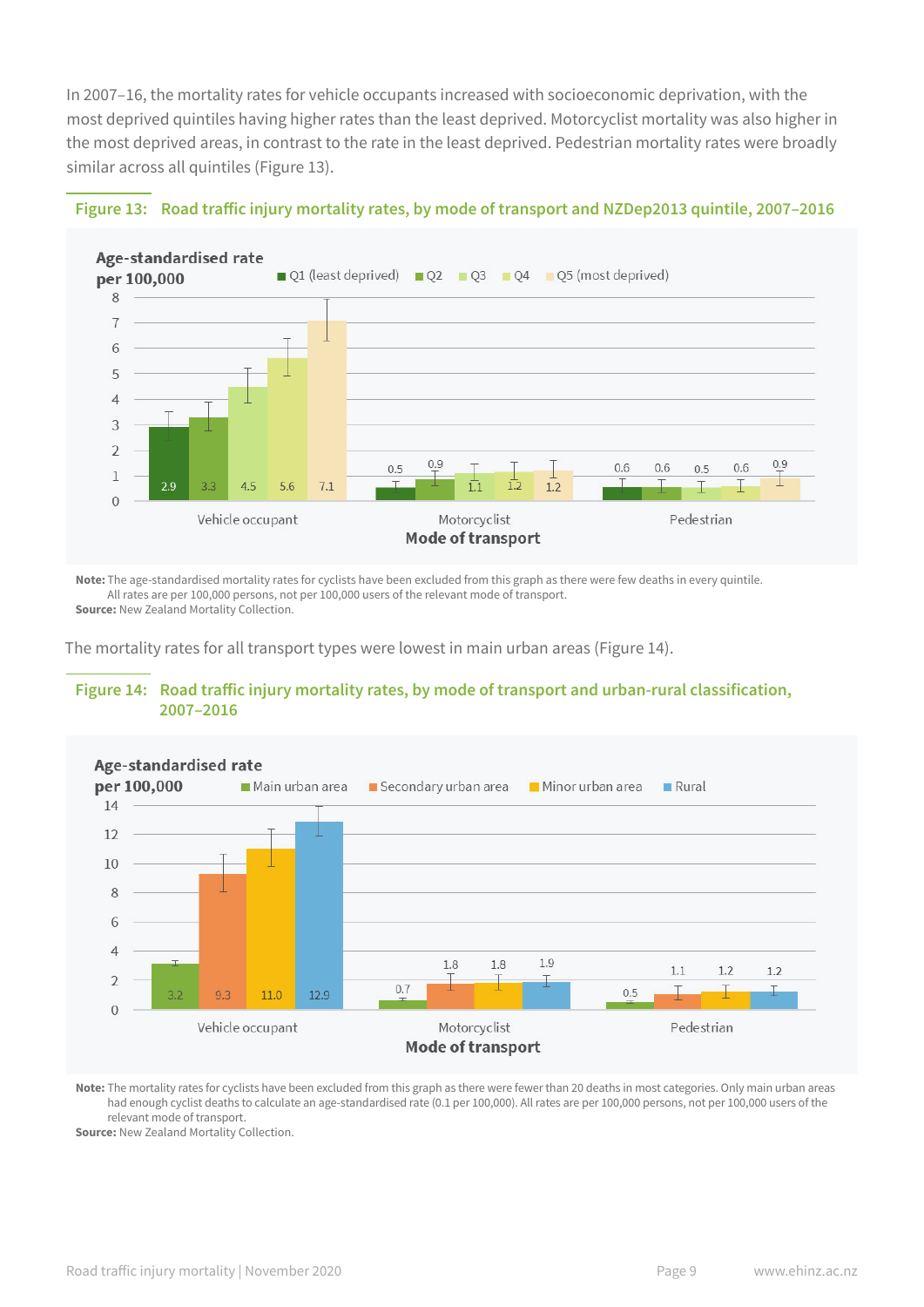# **Large DHB differences in traffic injury mortality by mode of transport**

The following graphs present crude rates, rather than age-standardised rates, due to low numbers. This means that the results do not consider the differing population age structures in the different DHBs. All rates are per 100,000 persons, not per 100,000 users of the relevant mode of transport.

In 2007–16, the vehicle occupant mortality rates for most North Island DHBs were generally higher than those in the South Island (Figure 15). However, the lowest rates occurred in Capital & Coast and Auckland DHBs.





**Source:** New Zealand Mortality Collection.

The highest motorcycle mortality rates were in Wairarapa and South Canterbury DHBs (Figure 16). Rates were generally lower in DHBs within the Auckland and Wellington region (excluding Wairarapa).



#### **Figure 16: Motorcyclist injury mortality rates, by DHB, 2007–16**

**Note: \*** = The crude rate was suppressed due to low counts (<5). **Source: New Zealand Mortality Collection.**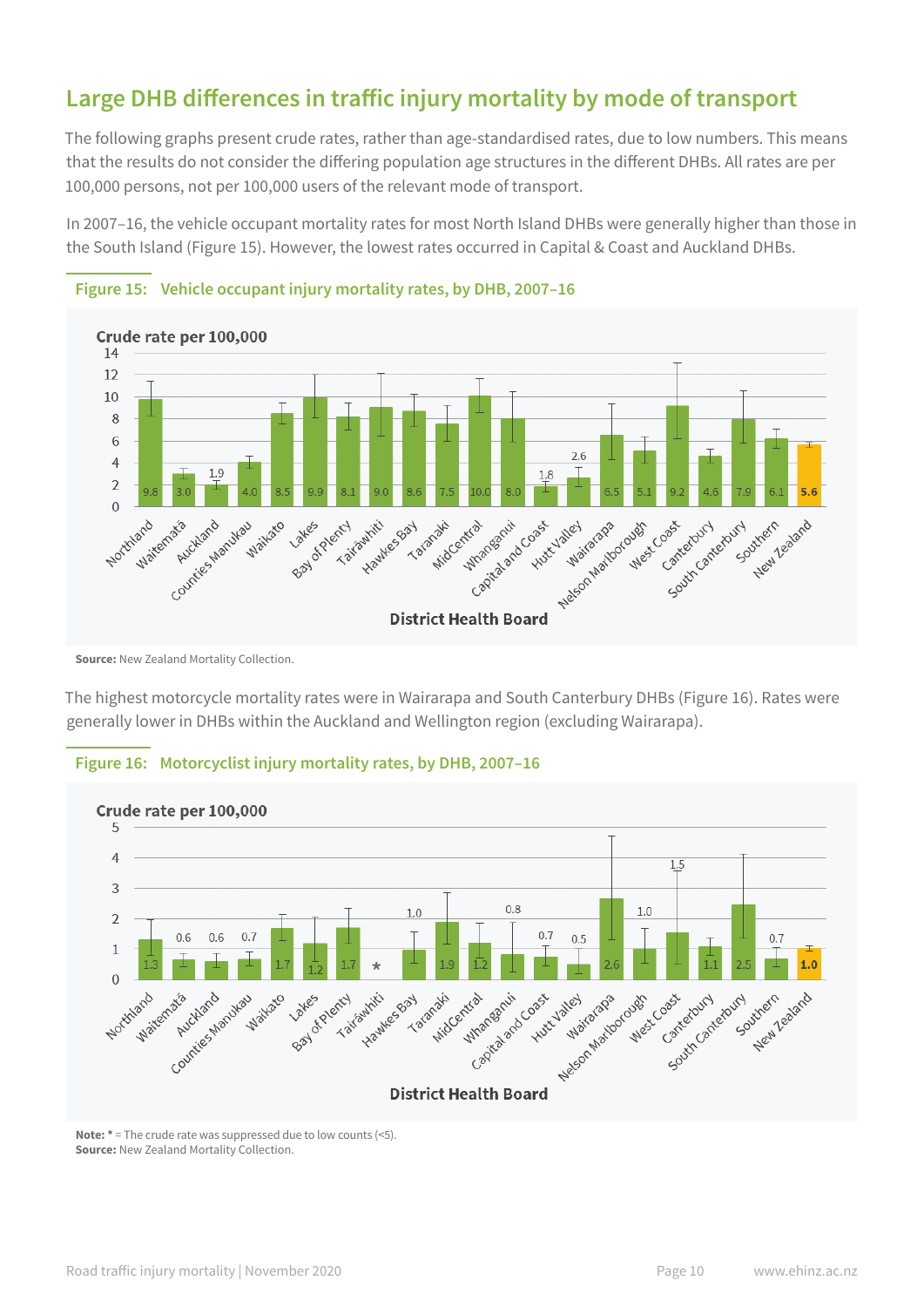Pedestrian mortality rates were broadly similar across most DHBs (Figure 17).



#### **Figure 17: Pedestrian injury mortality rates, by DHB, 2007–16**

**Note: \*** = The crude rate was suppressed due to low counts (<5). **Source:** New Zealand Mortality Collection.

Most DHBs had too few cyclist deaths to allow a crude mortality rate to be calculated (Figure 18). Of those where rates could be calculated, there was no clear difference between any two DHBs.



#### **Figure 18: Cyclist injury mortality rates, by DHB, 2007–16**

**Note: \*** = The crude rate was suppressed due to low counts (<5). **Source:** New Zealand Mortality Collection.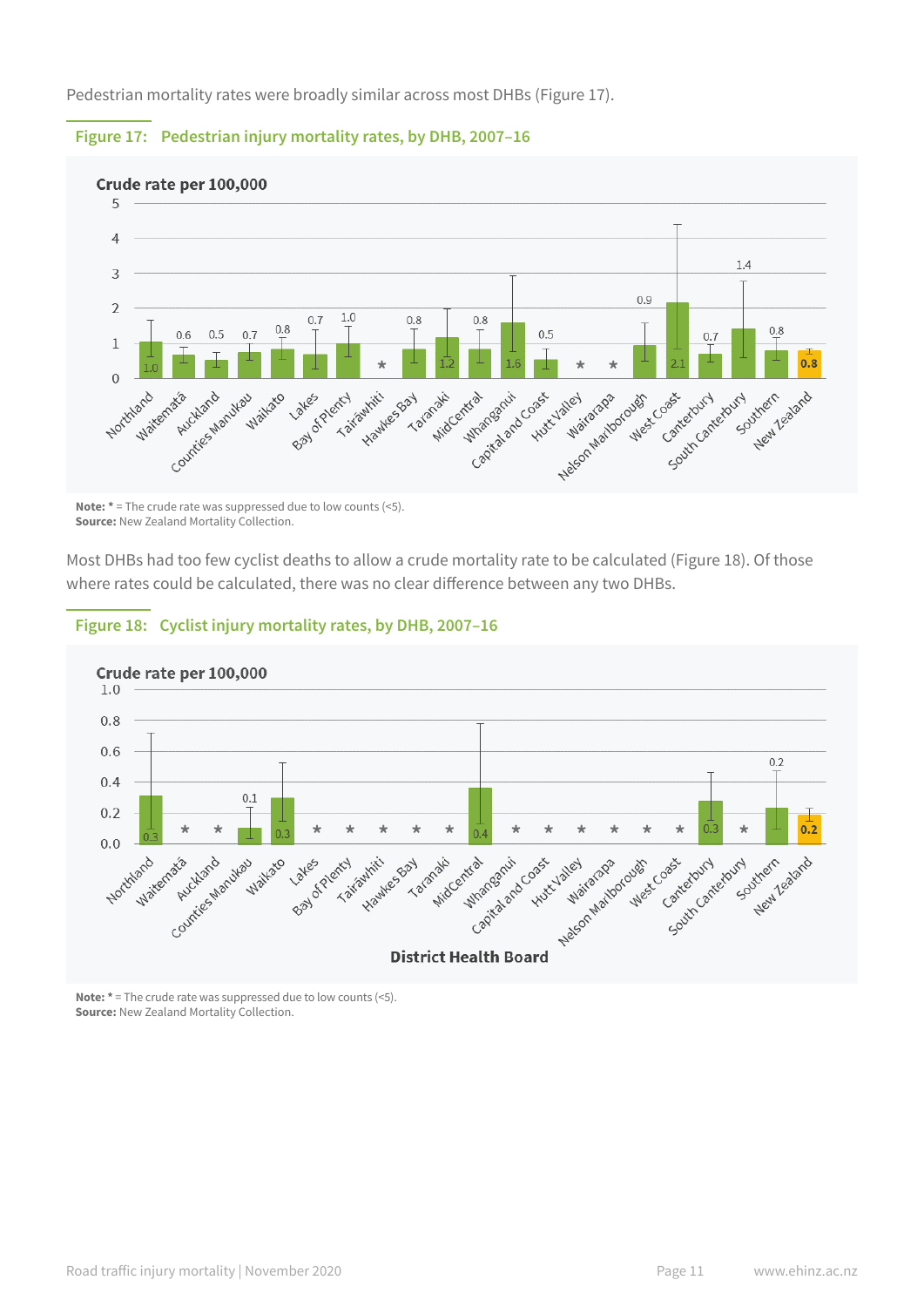### Data for this indicator

This factsheet includes two primary sources of data on road transport mortality. The annual road toll statistics (1990–2019) from the Ministry of Transport and more in-depth data from the New Zealand Mortality Collection (2001–2016). Some supporting data is from the New Zealand Household Travel Survey, also produced by the Ministry of Transport.

The following ICD–10AM codes were used to identify relevant cases from the mortality collection:

- Vehicle occupant  $[V30-V79]$   $(.4-.9)$ ,  $[V83-V86]$   $(.0-.3)$ ;
- Motorcyclist [V20–V28] (.3–.9), V29(.4–.9);
- Pedal cyclist [V12–V14] (.3–.9), V19(.4– .6);
- Pedestrian [V02–V04] (.1,.9), V09.2;
- Other: V80(.3–.5), V81.1, V82.1;
- Unspecified: V87(.0–.8), V89.2.

These ICD codes are consistent with the classification of external cause of injury used by the Centers for Disease Control and Prevention (2002). Age-standardised rates have been presented where possible, to account for the population age structures of different population groups. For additional information, see the metadata link below.

95% confidence intervals have been presented as error bars on graphs. Unless otherwise stated, all differences mentioned in the text between two values are statistically significant at the 5% level or less.